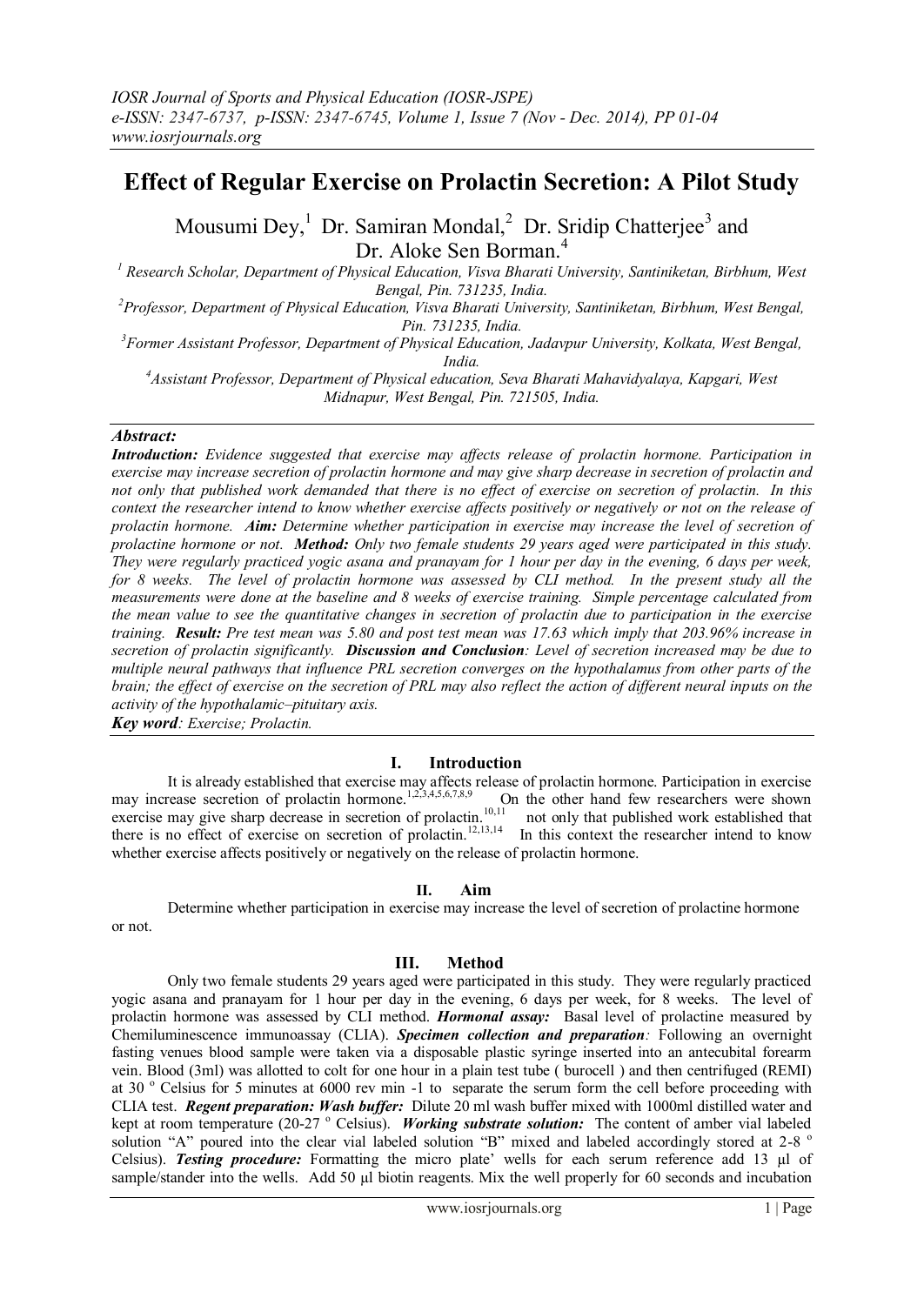for 30 minutes at room temperature ( $22-26^{\circ}$  Celsius). Wash 5 times by 350 µl of working wash buffer. Add 50 µl of tracer regent. Mix the well properly for 60 seconds and incubation for 30 minutes at room temperature (22-26<sup>°</sup> Celsius). Wash 5 times 350 µl of working wash buffer. Add 50 µl working signal regent and incubation for 5 times at room temperature. *Recording of result:* The micro plates were passed under the CLIA reader machine and recorded in µg/ml. In the present study all the measurements were done at the baseline (before onset of training) and 8 weeks of exercise training. Simple percentage calculated from the mean value to see the quantitative changes in secretion of prolactin due to participation in the exercise training.

## **IV. Results**

Pre test prolactin level was 7.05 and post test prolactin level was 26.11 in case of subject -1 which imply that 355.46% increase in secretion of prolactin significantly. In case of subject -2 same trends was shown that is Pre test prolactin level was 4.55 and post test prolactin level was 9.15 which imply that 101.09% increase in secretion of prolactin significantly.

| Table no. 2. Mean and percentage |                           |                     |                      |  |  |  |  |  |  |
|----------------------------------|---------------------------|---------------------|----------------------|--|--|--|--|--|--|
|                                  | <b>Pre test prolactin</b> | Post test prolactin | Percentage increased |  |  |  |  |  |  |
| Subject - 1                      | 7.05                      | 26.11               | 355.46 %             |  |  |  |  |  |  |
| Subject - 2                      | 4.55                      | 9.15                | $101.09\%$           |  |  |  |  |  |  |
| Mean                             | 5.80                      | 17.63               | 203.96 %             |  |  |  |  |  |  |

**Table no. 2: Mean and percentage**

Pre test mean was 5.80 and post test mean was 17.63 which imply that 203.96% increase in secretion of prolactin significantly.







## **V. Discussion**

The endocrine system is an amazing sophisticated control system. When your body experiences exercise stress the hypothalamus in the brain is activated to put out a hormone called TRH. This hormone in turn stimulates the pituitary to put out two hormones; TSH and Prolactin. TSH in turn stimulates thyroid function. Prolactin, among other things, stimulates milk production in the breasts. The curious result of this crossing of hormone pathways is that 30 minutes of aerobic exercise will probably result in as much Prolactin release as two sessions of pumping during the day. Exercise stimulates increase Growth Hormone release. Multiple neural pathways that influence PRL secretion converge on the hypothalamus from other parts of the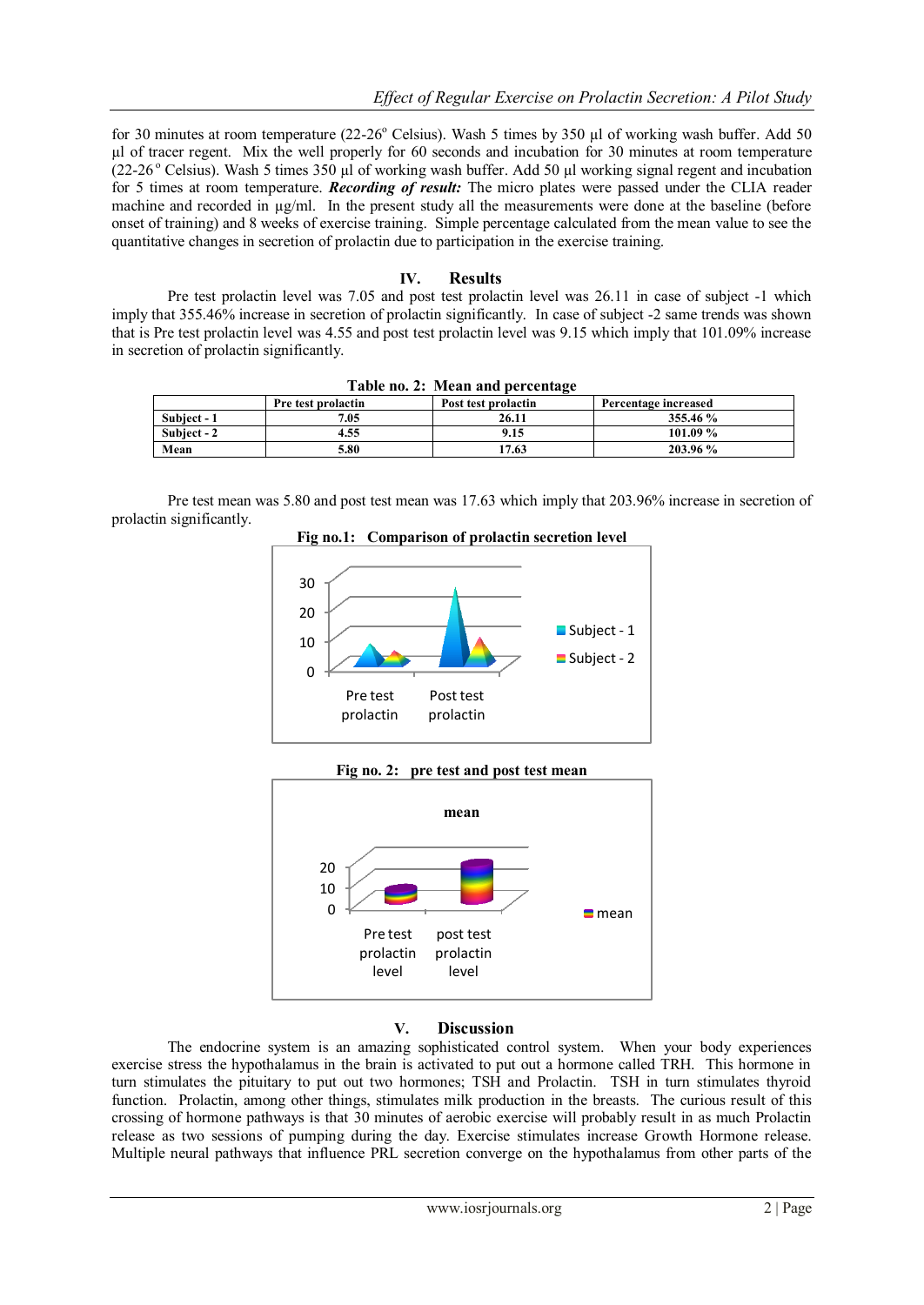brain, the effect of exercise on the secretion of PRL may also reflect the action of different neural inputs on the activity of the hypothalamic–pituitary axis. $17$ 

#### **VI. Conclusion**

It may be concluded that exercise may increase the level of secretion of prolactin hormones and if it is necessary to increase the secretion of female hormone we may prescribe exercise for long duration.

| Exercise practice protocol for eight weeks |                          |                 |                |                         |                    |                   |  |  |
|--------------------------------------------|--------------------------|-----------------|----------------|-------------------------|--------------------|-------------------|--|--|
| <b>Events</b>                              | <b>Variations</b>        | <b>Duration</b> | Repetition     | <b>Recovery</b>         | <b>Volume</b>      | <b>Total Time</b> |  |  |
| Pranayam                                   | Sitting on the floor     |                 |                | Nil                     | Nil                | 15.00 min.        |  |  |
| Utthita Padmasana                          | 01.left leg inner side   | 30 sec.         | 2              | 30 sec.X2               | $1.00$ min.        | 2.00 min.         |  |  |
|                                            | 02. Right leg inner side | 30 sec.         | $\overline{2}$ | 30 sec.X2               | $1.00$ min.        | 2.00 min.         |  |  |
| Salvasana                                  | No variation             | $30$ sec.       | 2              | 30 sec.X2               | $1.00$ min.        | $2.00$ min.       |  |  |
| Uthkatasana                                | No variation             | $30$ sec.       | 2              | 30 sec.X2               | $1.00$ min.        | $2.00$ min.       |  |  |
| Baisistasana                               | $\mathbf{1}$             | 30 sec.         | $\overline{2}$ | 30 sec.X2               | $1.00$ min.        | 2.00 min.         |  |  |
|                                            | 2                        | 30 sec.         | $\overline{2}$ | 30 sec.X2               | $1.00$ min.        | 2.00 min.         |  |  |
| Janusirasana                               | $\mathbf{1}$             | $30$ sec.       | $\overline{2}$ | 30 sec.X2               | $1.00$ min.        | 2.00 min.         |  |  |
|                                            | $\overline{c}$           | 30 sec.         | $\overline{2}$ | 30 sec.X2               | $1.00$ min.        | 2.00 min.         |  |  |
| Ardha Chakrasana                           | No variation             | 30 sec.         | $\overline{2}$ | $30 \text{ sec}$ . $X2$ | $1.00$ min.        | 2.00 min.         |  |  |
| Dandasana                                  | No variation             | 30 sec.         | $\overline{2}$ | 30 sec.X2               | $1.00$ min.        | $2.00$ min.       |  |  |
| Dhanurasana                                | No variation             | $30$ sec.       | $\overline{c}$ | 30 sec.X2               | $1.00$ min.        | $2.00$ min.       |  |  |
| Padahastasana                              | No variation             | $30$ sec.       | $\overline{2}$ | 30 sec.X2               | $1.00$ min.        | 2.00 min.         |  |  |
| Mayurasana                                 | No variation             | 30 sec.         | $\overline{2}$ | $30 \text{ sec}$ . $X2$ | $1.00$ min.        | $2.00$ min.       |  |  |
|                                            | 1                        | $30$ sec.       | $\overline{2}$ | 30 sec.X2               | $1.00$ min.        | $2.00$ min.       |  |  |
| Ardha Masyendrasana                        | $\overline{c}$           | 30 sec.         | $\overline{2}$ | 30 sec.X2               | $1.00$ min.        | 2.00 min.         |  |  |
| Birvadrasana                               | $\mathbf{1}$             | 30 sec.         | $\overline{2}$ | 30 sec.X2               | $1.00$ min.        | 2.00 min.         |  |  |
|                                            | $\overline{c}$           | 30 sec.         | $\overline{2}$ | 30 sec.X2               | $1.00$ min.        | 2.00 min.         |  |  |
| Bagrasana                                  | No variation             | 30 sec.         | $\overline{2}$ | 30 sec.X2               | $1.00$ min.        | 2.00 min.         |  |  |
| Naukasana                                  | No variation             | 30 sec.         | $\overline{2}$ | $30 \text{ sec}$ . $X2$ | $1.00$ min.        | $2.00$ min.       |  |  |
| Natarajasana                               | 1                        | 30 sec.         | $\overline{2}$ | 30 sec.X2               | $1.00$ min.        | 2.00 min.         |  |  |
|                                            | $\overline{c}$           | 30 sec.         | $\overline{c}$ | 30 sec.X2               | $1.00$ min.        | 2.00 min.         |  |  |
| Sovasana                                   | Relaxation               | 60sec.          | $\mathbf{1}$   | Nil                     | $1.00$ min.        | $1.00$ min.       |  |  |
|                                            | $01. O-M$                | $10$ sec.       | $\mathbf{1}$   | $10 \text{ sec}$ . $X1$ | $.10$ min.         | .20 min.          |  |  |
| Om Chanting                                | $02. O-M$                | $10$ sec.       | $\mathbf{1}$   | $10 \text{ sec}$ . $X1$ | $.10$ min.         | .20 min.          |  |  |
|                                            | $03.$ O-M                | 10 sec.         | $\mathbf{1}$   | $10 \text{ sec}$ . $X1$ | $.10 \text{ min.}$ | $20 \text{ min}$  |  |  |
| Total time $=$                             |                          |                 |                |                         |                    | 60.00 min.        |  |  |

#### **Reference**

- [1]. Baker ER Plasma gonadotropics prolactin, and steroid hormone concentration in female runner immediately after a long distance run. Fertil steril july 1982 PMID: 7095167
- [2]. Luotola H. Blood pressure and hemodynamics in postmenopausal women during estrodial 17 beta substitution. Ann Clin Res 1989; 15 Suppl 38: 1 -121 PMID :6367617
- [3]. 3..Hale RW, Kosasa T, Krieger J, Pepper s . A marathon : the immediate effect on female runner, luteinizing hormone, follicle stimulating hormone, prolactine, testosterone and cortisol levels. Am J obstet Gynceol 1983 July 1; 146 (5): 550-6 PMID: 6407325
- [4]. Keizer HA, Kuipers H, de Haan J, Jansscn GM, Beekers E, Habets L, Van Kranenburg G, Geurten P. Effect of 3 manth endurance training programe on metabolic and multi hormonal response to exercise. Int J Sports Med. 1987 Dec; 8 suppl 3: 157- 60 . PMID: 3429091
- [5]. Hainer V, Kunesova M, Sonka J, Wernisehova, Svarcova H, Hravak p. The effect of a short term reducing regimen on hormonal secretion in obese patients. Cas Lek Cesk1989 Aug 4; 128 (32): 1006-11 PMID: 2790901
- [6]. Botticelii G, Bacchi Modena A, Bresciani D, Villa D, Aguzzol L, Floria P, Nappi RE, Petraglia F, Genazzani AR. Effect of naltrexone treatment on the treadmill exercise induce hormonal release in amenorrheie women. J Edocrinol Invet 1992 Dec ; 15 (11): 839- 47 PMID: 1291596
- [7]. Gonharava AG, Tolmachevskaia OA, Vorab"ev DV, Postushkova LK, Vornkov II. Effect of 120 day antior thostatic hypokinesia on the reproductive function in women. Aviakosm Ekolog Med. 1997; 31 (1): 63-8 PMID : 915668310.
- [8]. Piacentini MF, Mceusen R, Buyse L, De Schutter G, Kempenaers F, Van Nivel J, De Mcirleirk . No effect a noradrenergic reuptake inhibitor on performance in trained cyclists. Med Sci Sports exercise. 2002 jul; 34 (7) 1189 – 93 PMID : 1213126112.
- [9]. Vosnakis L, Georgopoulas NA, Rousso D, Mavromatidis G, Katsikisi, Roupas ND, Mamali I, panidis D. Diet physical exercise and orlistat administration increase serum anti miilerian hormone (AMH) levels in women with polycystic ovary syndrome (Pcos). Gynecol Endocrinol 2013 Mar; 29 (3) : 242-5
- [10]. Katz VL, et. al. The effect of immersion and exercise on prolactine during pregnancy. Eur J Appl Physiol occup Physiol 1990,60 (3) : 191 -3. PMID: 2347321